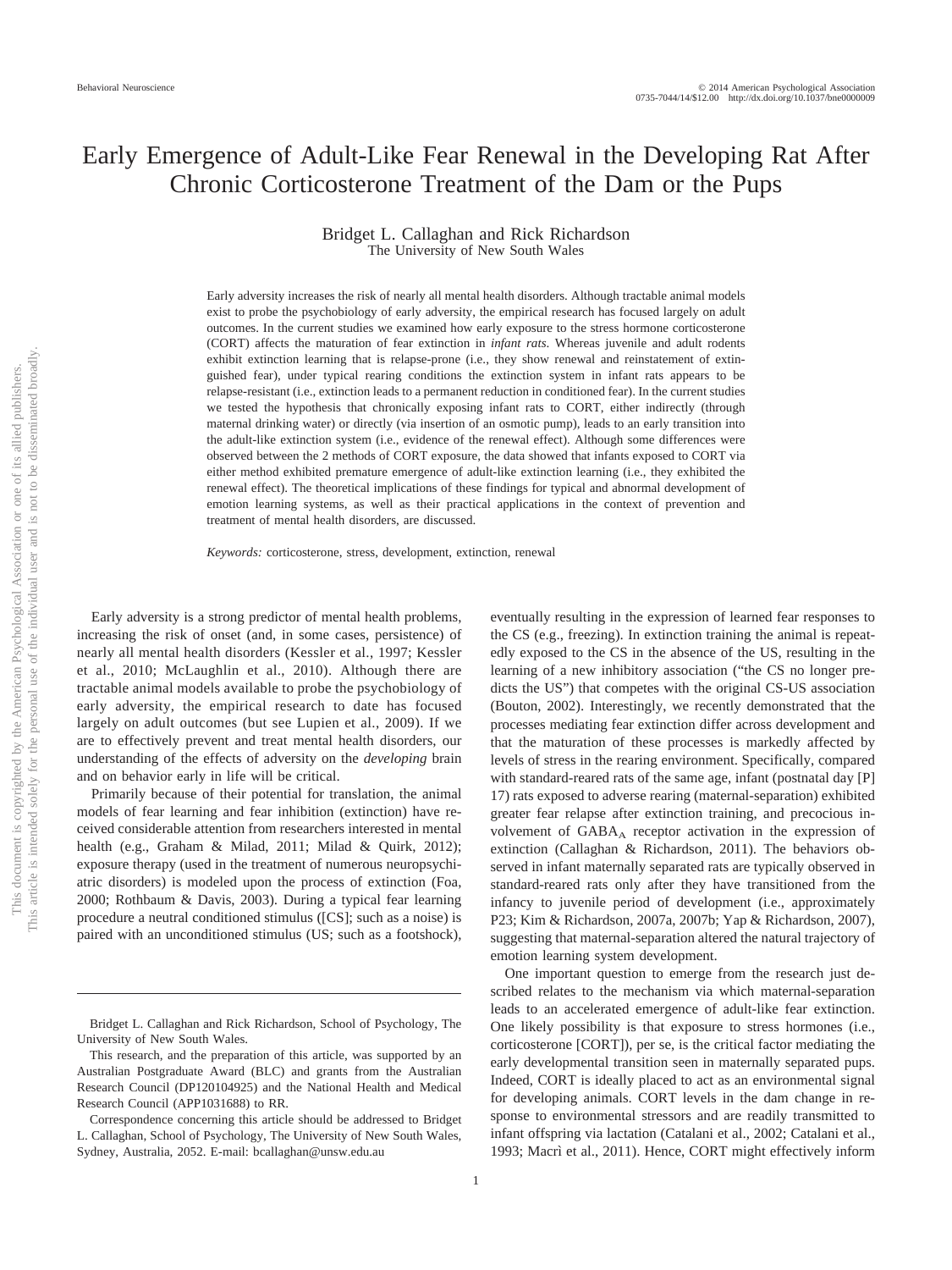the infant about current and expected future environmental demands and program them to cope with such demands (Macrì et al., 2011). Consistent with its role as an environmental signal for stress, previous studies have demonstrated that exogenous manipulation of CORT levels can mimic the effects of environmental stressors. For example, in adult rats the same pattern of reorganization in the apical dendritic tree of CA3 neurons was achieved through either restraint stress or CORT administration (Magariños et al., 1998). In addition, male offspring of dams treated with high levels of CORT postpartum exhibited suppressed cell proliferation in the dentate gyrus (Brummelte et al., 2006), a finding that was similar to that observed in pups that were stressed through exposure to a predator odor (Tanapat, 1998). CORT has also been shown to be a critical factor in the regulation of developmental transitions. For example, infant rats treated with CORT exhibited an early transition in their behavioral response to an odor paired with shock (Moriceau et al., 2004; Moriceau et al., 2006; Stein et al., 2002), whereas adrenalectomy (that prevents the secretion of CORT) slowed down the developmental transition in behavioral responses toward predator odor (Takahashi, 1994). Because plasma levels of CORT are increased in suckling pups and their dams after maternal separation (Huot et al., 2002; Macrì et al., 2011), we assessed whether administering CORT to lactating dams or their infant pups (in the absence of rearing stress) was sufficient to mimic the effects of maternal separation on the developing fear extinction system.

# **General Method**

# **Subjects**

Experimentally naive Sprague-Dawley– derived rats, bred and housed at the School of Psychology, The University of New South Wales, were used. All rats were 17 days of age at the start of the experiments. The day of birth was designated as P0. Only males were used, and no more than one rat per litter was used per group. Rats were housed with their dam and littermates in plastic boxes  $(24.5 \text{ cm long} \times 37 \text{ cm wide} \times 27 \text{ cm high})$  covered by a wire lid, and food and water were available ad libitum. Rats were maintained on a 12 hr light/dark cycle (lights on at 7 a.m.). All animals were treated according to the principals of animal care and use outlined in the *Australian Code of Practice for the Care and Use of Animals for Scientific Purposes* (National Health and Medical Research Council, 2004), and all procedures were approved by the Animal Care and Ethics Committee at The University of New South Wales.

# **Maternal CORT Treatment**

In Experiment 1, dams had their drinking water supplemented with either CORT (200  $\mu$ g/ml; Sigma, St. Louis, MO) or Vehicle (VEH; 2.5% ethanol) across postnatal days (P) 2–14 inclusive (NB: pups do not independently consume water at these ages). The dose of CORT was chosen based on previous studies that had demonstrated an increase in basal CORT levels in both lactating dams and nursing pups after 200  $\mu$ g/ml CORT supplementation in the dam's drinking water (Catalani et al., 1993). Dams consumed an average of 13.81 mg of CORT per day. The concentration of the vehicle had been used previously (Magariños et al., 1998).

# **Pup CORT Treatment**

In Experiments 2 and 3, CORT was administered directly to pups via osmotic micropumps (Model 1007D, Alzet, Cupertino, CA). Micropumps were prefilled with either  $dH_2O$  or CORT dissolved in dH<sub>2</sub>O under sterile conditions. CORT ( $\sim$ 3 mg/kg/ day) was administered at a rate of  $0.5 \mu$ l/hr. Importantly, because the weight of the rats would increase across the 7 day infusion period, an approximate average weight of rats across that period was calculated and used to determine the drug concentration before pumps were loaded. Based on an average weight of 25 g across the treatment period (P7–14) a final dose of .075 mg/rat/day was calculated, meaning that rats would have received slightly more than 3 mg/kg/day when they were younger and slightly less toward the end of the infusion week when they were older. Because there were no previous studies that had used osmotic pumps to infuse CORT in infant rats (to our knowledge), we based the dose on past studies that had systemically injected the drug in infancy (Moriceau et al., 2004). The steady pumping rate of the device at 0.5  $\mu$ l/hr would have been reached  $\sim$ 4-5 hr after implantation (Alzet, 2008). In Experiment 3 only, because we had already demonstrated that pups treated with VEH micropumps did not exhibit the renewal effect after extinction learning (i.e., in Experiment 2), and because of numerous previous demonstrations that renewal does not occur in standard-reared infant rats (e.g., Callaghan & Richardson, 2011; Cowan et al., 2013; Kim & Richardson, 2010), extinction behavior was examined only in pups that had been implanted with CORT pumps (i.e., do these animals exhibit renewal or not?).

#### **Pup Surgery**

The surgery procedure for implantation of osmotic pumps in infant rats was similar to that reported in previous studies (Thornton & Smith, 1997). On P7 rats were removed from the home cage, placed on a heating pad maintained at 30°C and anesthetized with isoflurane (Laser Animal Health, Sydney, New South Wales, Australia) mixed with oxygen. A small (1 cm) incision was made 1.5 cm from the base of the rat's tail on the dorsal surface. A subcutaneous pocket was created by insertion of a hemostat through the incision, and a sterile preloaded osmotic pump was inserted into the pocket with the delivery port facing 180 degrees from the incision site to prevent leakage from the incision. The wound was closed by two small (7 mm) wound clips. The wound clips remained in place for the 7-day period or fell out naturally when the wound had healed. After surgery the rats were injected with 0.01 ml of benacillin (300 mg/ml, intraperitoneally) and were left to recover for 15 min with their littermates before being returned to the dam. The entire surgery took less than 5 min and the rats recovered well. The dorsal placement of the micropump was chosen because it does not interfere with the feeding position of pups (Thornton & Smith, 1997).

One week after the micropump had been implanted, on the afternoon of P14, it was removed via a simple surgery that involved anesthetizing the rat (using the same procedure just described), reopening the original wound with scissors and removing the micropump. The incision was again closed with wound clips that remained in place or fell out naturally. The whole surgery lasted  $\sim$ 10 min (it took slightly longer for the anesthetic to take effect in the older pups) and rats were left to recover with their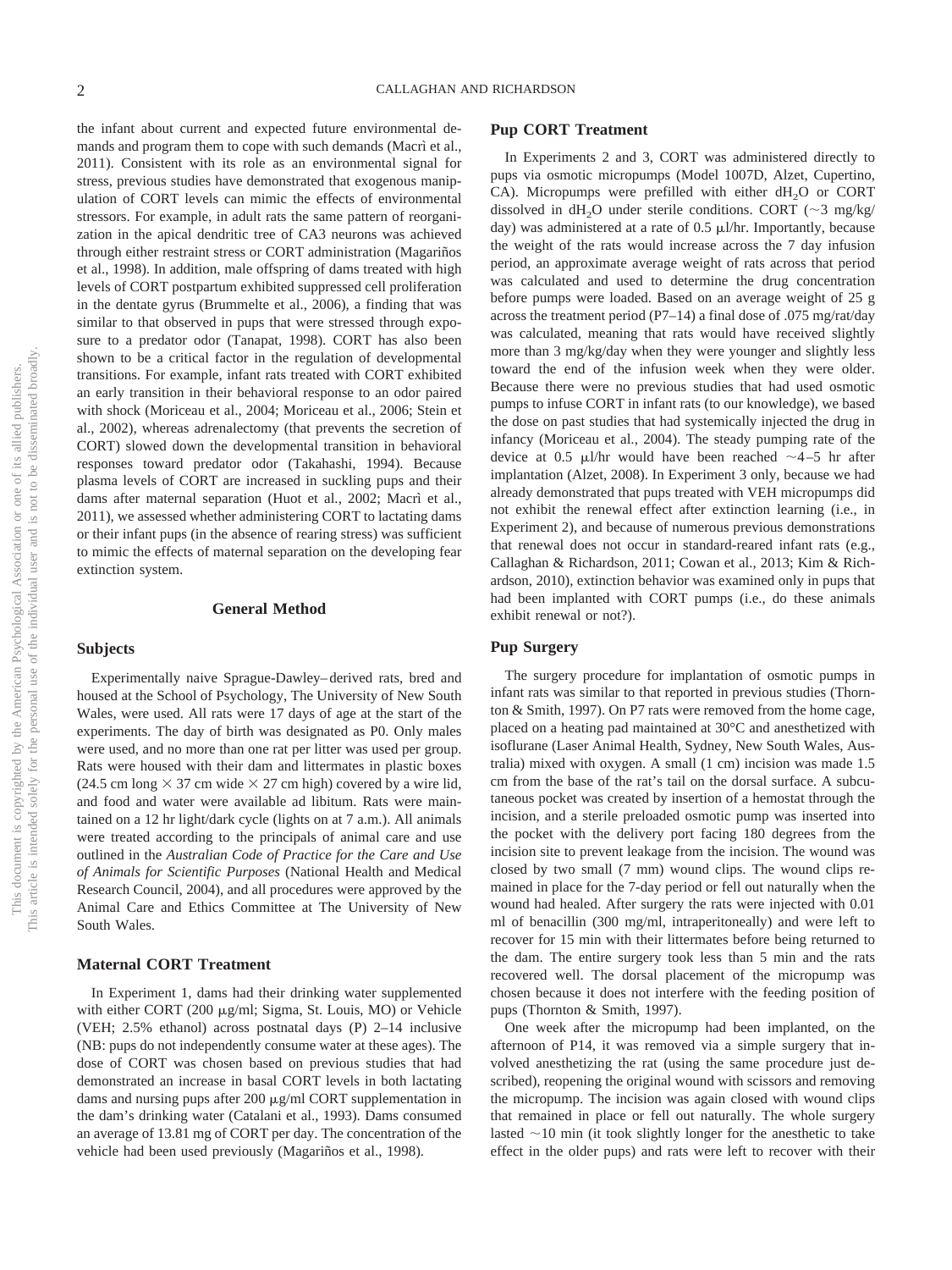littermates for 5 min before the dam was returned. All pups recovered well from surgery. Similar to past reports (e.g., Thornton & Smith, 1997), dams in the current studies tolerated the pups well after both surgeries and there were no instances of cannibalism or obvious abuse (e.g., bite marks).

#### **Apparatus**

Two experimental chambers served as different contexts in these experiments. In all experiments, training occurred in Context A, extinction occurred in Context B, and testing occurred in either A or B (i.e., the renewal effect was examined). Context A was a set of two identical chambers that were rectangular (13.5 cm long  $\times$ 9 cm wide  $\times$  > 9 cm high), with the front wall, rear wall, and ceiling constructed of clear Plexiglas. The floor and side walls consisted of stainless steel rods set 1 cm apart. Two highfrequency speakers were located 8 cm from either side of the chamber. A custom built constant-current shock generator could deliver shock to the floor of each chamber as required. Each chamber was housed within a separate wood cabinet so that external noise and visual stimulation were minimized. A red lightemitting diode (LED) located on the rear wall of the cabinet was the sole source of illumination in these chambers. A low, constant background noise (50 dB, measured by a TENMA sound level meter, Type 72– 860) was produced by ventilation fans located within the cabinet. Context B was a set of two identical chambers that were rectangular (30 cm long  $\times$  30 cm wide  $\times$  23 cm high) and wholly constructed of Plexiglas, with the exception of the grid floor that was the same as in Context A. All the walls were transparent, except for the two side walls that consisted of vertical black and white stripes (each 5 cm wide). Two high frequency speakers were mounted on the ceiling of each of these chambers. The chambers were housed in separate wood cabinets so that external noise and visual stimulation was minimized. White and red LEDs located within the camera mount that was on the rear wall of the cabinet were the sole sources of illumination in these chambers. A low constant background noise (50 dB) was produced by the ventilation fans in the cabinet. Thus, the two sets of contexts differed primarily in their size and their visual features. The CS was a white noise; noise level in the chamber was increased by 8 dB when the CS was presented. A computer controlled all presentations of the CS and the footshock US. The software and hardware used were custom developed at The University of New South Wales.

#### **Scoring, Exclusions, and Statistics**

Freezing was scored using a time sampling procedure where the rat's behavior was observed every three seconds and scored as "freezing" or "not freezing." Freezing was defined as the absence of all movement except that required for respiration (Fanselow, 1980). These observations were then converted into a percentage score to indicate the proportion of total observations scored as freezing. A second scorer, unaware of the experimental condition of each rat, scored a random sample (30%) of all rats tested. The interrater reliability was very high across all experiments, ranging from .91 to .99, using intraclass correlation coefficients. Whenever a mixed-design analysis of variance (ANOVA) was used, if the assumption of sphericity was violated, the reported *p* values are for

comparisons made with the Greenhouse-Geisser procedure; however, nominal *df* are reported in these cases.

Group sizes and levels of pre-CS freezing at test across all experiments are presented in Table 1. All data were analyzed with ANOVA and when significant differences in pre-CS freezing at test were detected (Experiment 2) the test data were analyzed with analysis of covariance (ANCOVA) using pre-CS freezing as a covariate. The same results were obtained, however, whether the data were analyzed with ANOVA or ANCOVA. *t* tests were used in post hoc analyses and in instances where only two groups were being compared (test data in Experiment 3). For all analyses, a *p* value of  $\leq$ .05 was considered statistically significant.

Three exclusions were made in Experiment 2; one rat was excluded for high baseline freezing  $(>50%)$  at test (Group VEHdifferent) and two rats were excluded for being statistical outliers ( $>$ 3 *SD* from the group mean at test; one of these rats was from Group VEH-same and the other was from Group VEH-different).

# **CORT and Vehicle Consumption**

In Experiment 1, CORT- and VEH-treated dams consumed an average of 69.05 ml and 67.35 ml of fluid per day, respectively, across the treatment period. Maternal water consumption did increase slightly as pups' age increased but this was similar for CORT- and VEH-treated dams. There was a main effect of day,  $F(12, 216) = 6.618$ ,  $p < .05$ , but the interaction between day and group was not significant,  $F > 1$  (see Figure 1). There were no differences in weight between P17 rats suckled by CORT- or VEH-treated dams,  $t(40) = .79$ ,  $p = .44$ . Finally, implanted pups (in Experiments 2 and 3) gained weight normally across the treatment period and displayed all the normal gross indices of health. In Experiment 2, at the start of fear conditioning, on P17, there was no difference in weight between the pups infused with CORT or vehicle via osmotic micropumps  $(Ms = 46.53$  and 45.23*g*, respectively),  $t(27) = .70$ ,  $p = .49$ .

Table 1

*Mean (SEM) Levels of Pre-CS Freezing at Test for Pups That Were Nursed by Corticosterone (CORT)-Treated or Vehicle (VEH)-Treated Dams (Experiment 1) or That Were Implanted With an Osmotic Micro-Pump Loaded With CORT or VEH (Experiments 2 and 3)*

| Experiment | Group          | N  | % pre-CS<br>freezing (SEM) |
|------------|----------------|----|----------------------------|
|            | CORT-same      | 11 | 8.56 (4.30)                |
|            | CORT-different | 11 | 9.55(3.90)                 |
|            | VEH-same       | 10 | 4.50(2.66)                 |
|            | VEH-different  | 10 | 17.5(9.17)                 |
| $2^*$      | CORT-same      | 8  | 12.38 (5.87)               |
|            | CORT-different | 8  | 11.25(4.18)                |
|            | VEH-same       |    | 1.43(1.00)                 |
|            | VEH-different  | 6  | 3.33(2.17)                 |
| 3          | CORT-same      | 10 | 5.75(4.16)                 |
|            | CORT-different | 10 | 18.00 (6.21)               |

Groups were tested in either the same (CORT-same/VEH-same) or in a different (CORT-different/VEH-different) context to extinction. - Significant difference in pre-CS freezing at test between drug treatments  $(<.05)$ .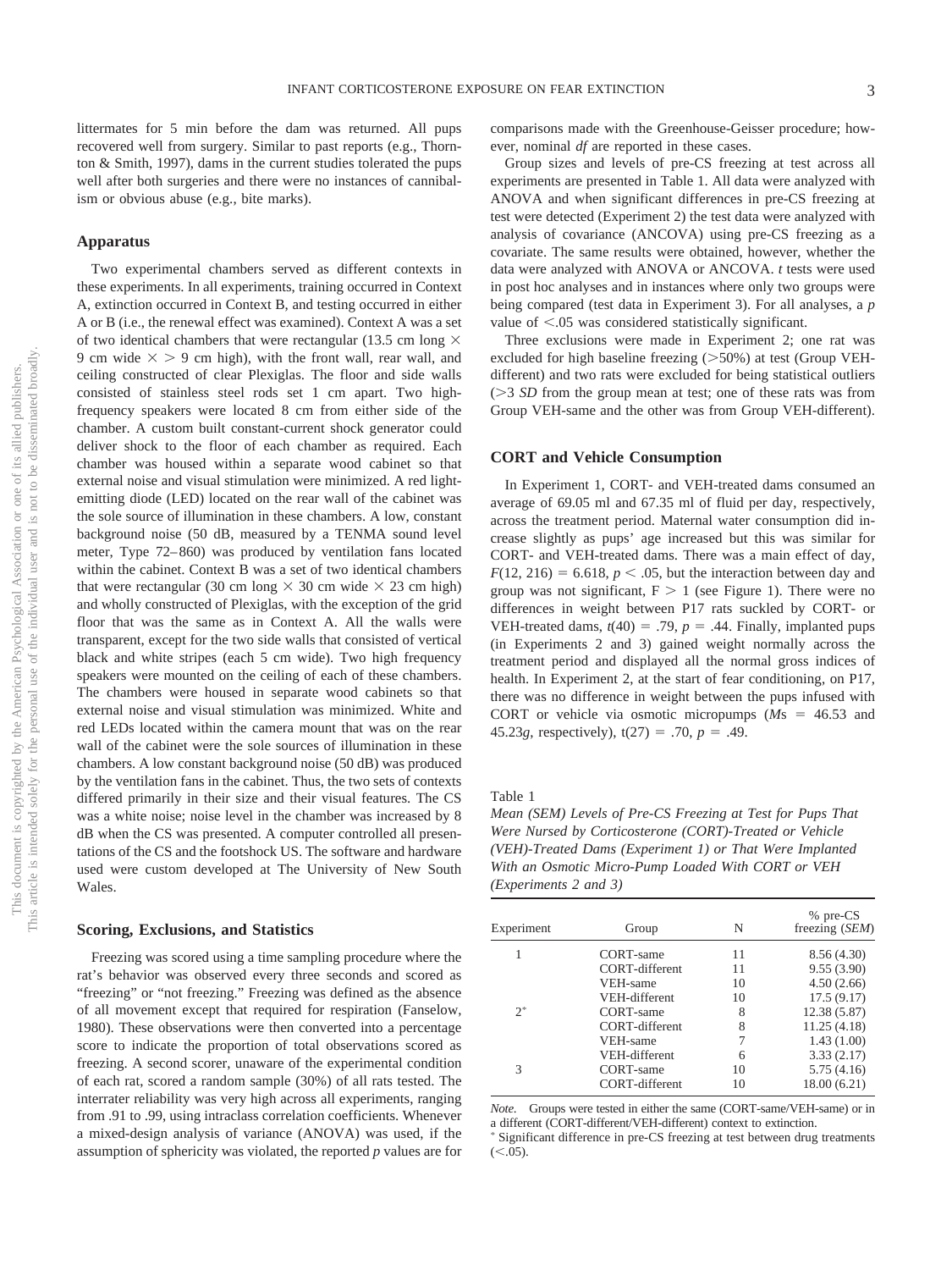

*Figure 1.* Daily water consumption in dams treated with vehicle (VEH) and those treated with corticosterone (CORT). There were no group differences in water consumption.

#### **Experiment 1**

Recently we reported that infant rats (i.e., P17) exposed to maternal-separation rearing exhibit an early transition into the adult-like extinction system (Callaghan & Richardson, 2011). That is, the infant maternally separated (MS) rats exhibited the renewal effect whereas the infant standard reared (SR) rats did not. In Experiment 1 we examined whether exposing lactating dams to CORT in the drinking water from P2–14, rather than putting them through the maternal-separation procedure, would be sufficient to cause the early transition into adult-like extinction in their infant pups.

#### **Method**

The design was a  $2 \times 2$  factorial, with the first factor referring to maternal drug treatment (CORT or VEH) and the second referring to the context in which the animal was tested (same or different to the extinction training context). On Day 1, animals were placed in Context A, and after a 2-min adaptation period, a white noise CS (8 dB above background) was presented for 10 s. The shock US (0.6 mA, 1 s) was administered during the last second of the CS. The intertrial interval ([ITI]) ranged from 85 s to 135 s with a mean of 110 s. Six pairings of the CS and the US were given. Thirty to 60 s after the last pairing, rats were returned to their home cages. On Day 2, the animals were placed in Context B and after a 2 min adaptation period presented with 30 nonreinforced presentations of the 10 s CS with a 10 s ITI. The extinction session was 12 min in duration and 30 – 60 s after the last CS presentation, animals were returned to their home cages. The following day, at test, the animals were placed in either the same Context (B) or a different Context (A) to extinction training and their baseline level of freezing in the absence of the CS was recorded for 1 min. The CS was then presented and freezing was recorded for 2 min. All extinction and test sessions were recorded.

### **Results and Discussion**

CS-elicited freezing during the 5 blocks of extinction training (each block is comprised of 6 CSs) for CORT- and VEH-nursed rats in Experiment 1 is presented in Figure 2a. As can be seen in that figure, freezing decreased across blocks,  $F(4, 152) = 43.99$ ,  $p < .001$ . There was a main effect of maternal drug treatment,  $F(1, 1)$ 38) = 5.51,  $p < .05$ , and of testing context,  $F(1, 38) = 4.92$ ,  $p <$ .05, on within-session extinction that was driven by the lower levels of freezing exhibited by the "VEH-nursed same" group across extinction. None of the interactions were significant, largest  $F = 1.69, p = .17.$ 

As can be seen in Table 1, levels of pre-CS freezing at test did not differ across groups, and this was supported by the statistics. There were no significant main effects or interactions on pre-CS freezing at test (largest  $F = 1.81$ ,  $p = .19$ ).

CS-elicited freezing at test is shown in Figure 2b. As can be seen in that figure, vehicle-nursed pups exhibited low levels of freezing at test regardless of the testing context (same or different to the extinction context). Freezing at test did, however, differ in the CORT-nursed pups. Specifically, CORT-nursed pups exhibited low levels of freezing when tested in the same context as extinction, but exhibited much higher levels of freezing when tested in a



*Figure 2.* Mean ( $\pm$  SEM) levels of CS-elicited freezing during (a) extinction training, or (b) extinction retention test in Experiment 1. Rats were nursed by CORT- or VEH-treated dams (CORT-nursed and VEH-nursed, respectively) and were tested in the same or a different context to extinction training. Asterisk signifies a difference in freezing levels across test contexts in the CORT-nursed pups.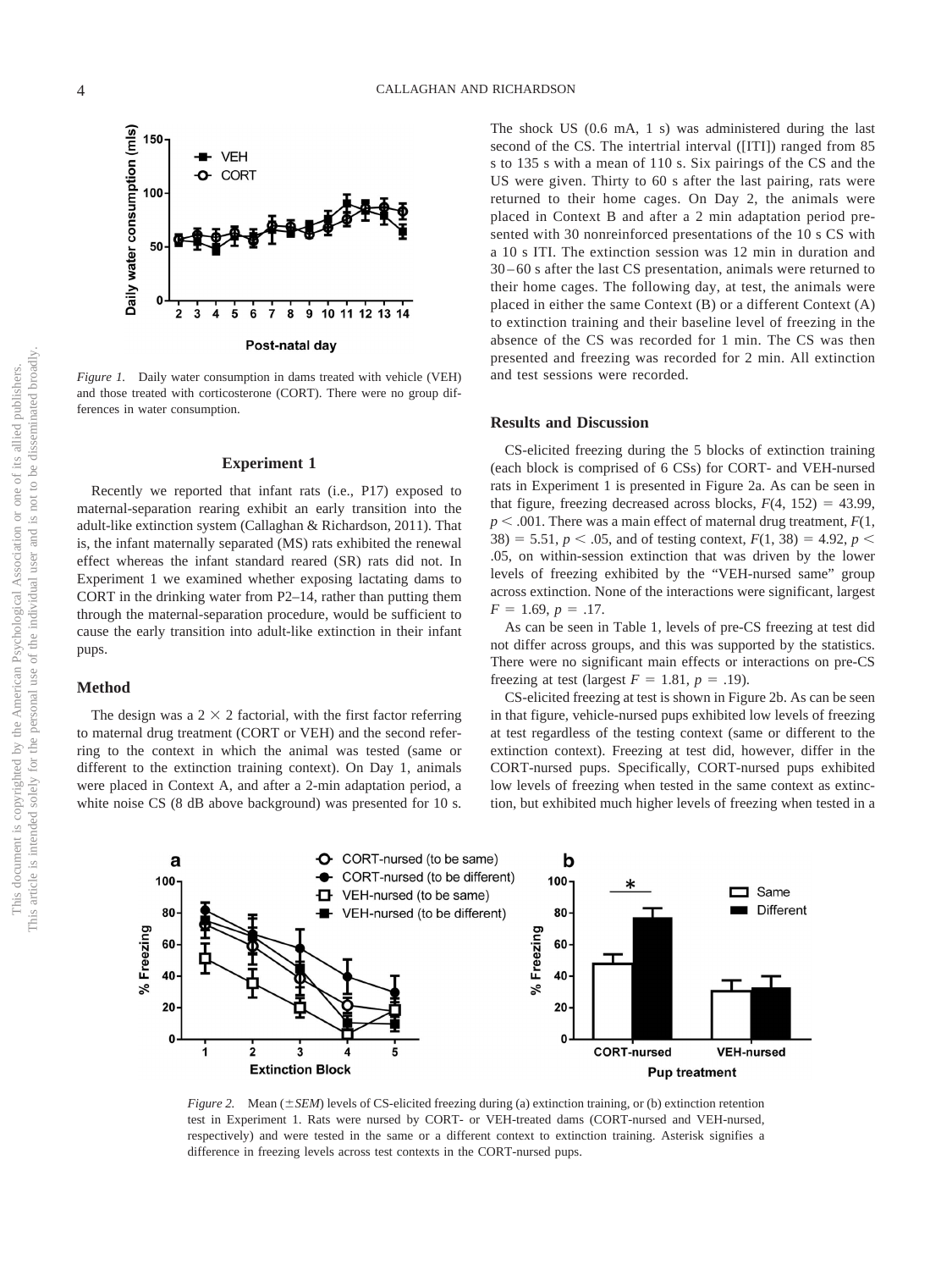different context to extinction. In other words, the CORT-nursed rats exhibited the renewal effect at P17 whereas the VEH-nursed rats did not. The statistics confirmed this description of the data. There was a significant effect of maternal drug treatment, *F*(1,  $38) = 22.66$ ,  $p < .001$ , of test context,  $F(1, 38) = 6.11$ ,  $p < .05$ , and a significant maternal drug treatment by test context interaction,  $F(1, 38) = 4.20$ ,  $p < .05$ . Pairwise comparisons showed that the CORT-nursed group tested in a different context to extinction froze significantly more than the CORT-nursed group tested in the same context as extinction  $(t(20) = -3.38, p < .01)$  whereas the VEH-nursed groups showed low and similar levels of freezing regardless of test context  $(t(18) = -.28, p = .78)$ .

In Experiment 1 we replicated past findings showing that SR P17 rats do not exhibit the renewal effect (Kim & Richardson, 2007b; Yap & Richardson, 2007). Further, and more importantly, we demonstrated that infants suckled by dams that had been treated with CORT in the drinking water did exhibit the renewal effect. This was not because of maternal CORT exposure impairing within-session extinction learning because all pups exhibited similar learning slopes across extinction training and extinguished fear to a similar level, regardless of maternal drug treatment. Importantly, although there were differences in freezing levels between groups across extinction training, the main effects detected during extinction could not possibly account for the effects observed at test. Specifically, the levels of CS-elicited freezing in the CORT-different and VEH-different groups were similar across extinction training yet differed dramatically at test (see Figure 2a and 2b). This experiment is the first to demonstrate that dam exposure to CORT affects the maturation of extinction behaviors in her pups.

# **Experiment 2**

In Experiment 1, dam CORT treatment produced an adult-like extinction phenotype in the infant pups. The aim in Experiment 2 was to determine whether an early transition into adult-like extinction behavior could be elicited by alternative CORT treatment methods, or whether the effect was specific to dam CORT exposure. Specifically, in Experiment 2 we tested the hypothesis that direct manipulation of pup CORT levels, via implantation of an osmotic micropump, would also lead to an early transition between the infant and adult-like extinction systems.

# **Method**

The design was a  $2 \times 2$  factorial, with the first factor referring to pup drug treatment (CORT or VEH) and the second referring to the context in which the animal was tested (same or different to the extinction training context). Similar to Experiment 1, all pups were conditioned on P17 in Context A, extinguished the following day in Context B, and were then tested 24 hr later in either Context B (same as extinction) or Context A (different to extinction).

# **Results and Discussion**

CS-elicited freezing during the five blocks of extinction training (each block is comprised of 6 CSs) for CORT- and VEH-treated rats is presented in Figure 3a. As can be seen in that figure, freezing decreased across blocks,  $F(4, 100) = 92.74$ ,  $p < .001$ . The remaining effects and interactions were not significant (largest  $F(4, 100) = 2.69, p = .08$ .

As can be seen in Table 1, CORT-treated rats exhibited slightly higher (although still very low) freezing levels than VEH-treated rats during the pre-CS period at test,  $F(1, 25) = 5.23$ ,  $p < .05$ . The remaining effects and interactions were not significant (all *F*s 1.0).

CS-elicited freezing at test is shown in Figure 3b. As can be seen in that figure, freezing differed at test between rats infused with CORT or VEH. Specifically, the CORT-treated pups exhibited high levels of freezing at test, regardless of context whereas the VEH-treated pups exhibited low levels of freezing regardless of context. The statistics confirmed this description of the data. There was a significant effect of pup drug treatment on CS-elicited freezing at test,  $F(1, 24) = 8.55$ ,  $p < .01$ . However, there was no effect of test context and no test context by drug-treatment interaction (both  $Fs \leq 1.0$ ).

As in Experiment 1, and in previous work with standard-reared pups (Callaghan & Richardson, 2011; Kim & Richardson, 2007b),



*Figure 3.* Mean  $(\pm SEM)$  levels of CS-elicited freezing during (a) extinction training, or (b) extinction test (in the same or different context to extinction training) in Experiment 2. Rats were implanted with an osmotic pump on P7 that released CORT or vehicle (CORT and VEH groups, respectively) until P14. Asterisk signifies a main effect of drug treatment on freezing levels at test.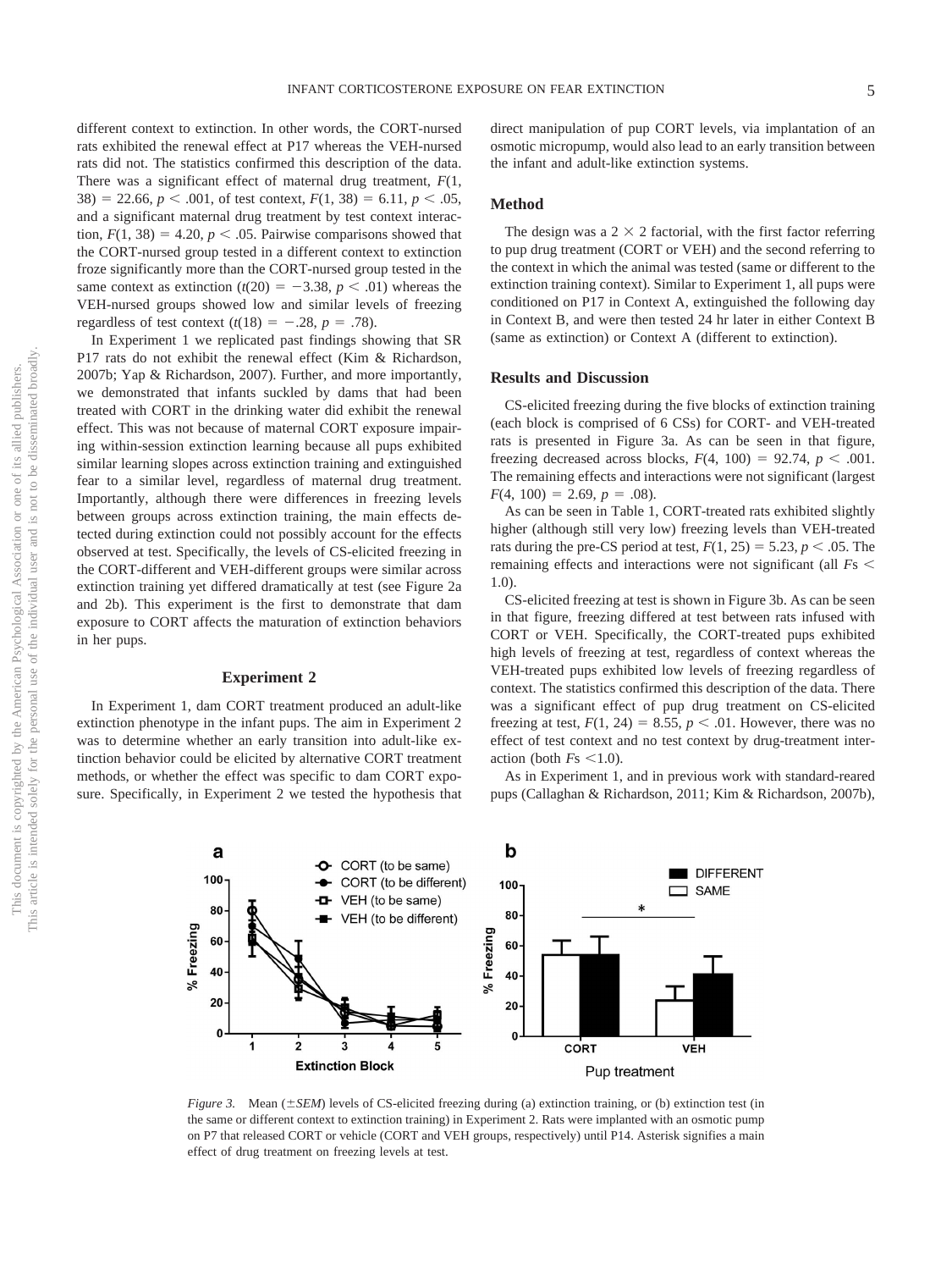renewal of extinguished fear was not observed in vehicle-treated pups in this experiment. Our hypothesis was that CORT-treated pups would, in contrast, exhibit renewal. That is, those animals tested in a context different from extinction would exhibit a return of fear, which was indeed observed. However, we were not able to conclude that the return of fear in these animals was because of a faster transition to the adult-like extinction system (that is characterized by renewal after extinction) because the CORT-treated pups tested in the extinction context also exhibited a return of fear (despite very low levels of freezing in this group at the end of extinction training). In other words, both groups of pups implanted with a micropump containing CORT exhibited poor retention of extinction, making any interpretations about the occurrence of renewal, or not, impossible. One approach to addressing this difficulty would be to increase the amount of extinction training such that those animals tested in the same context exhibit lower levels of freezing. This was done in Experiment 3.

# **Experiment 3**

In Experiment 3, CORT-treated pups were given double the amount of extinction training as in Experiments 1 and 2 (60 trials instead of 30) and were then tested for context-mediated renewal after extinction training.

# **Method**

Both groups of rats were directly exposed to CORT via an osmotic pump but were tested for their retention of extinguished fear in different contexts (i.e., either the extinction context or back in the conditioning context). Similar to Experiments 1 and 2, all pups were conditioned on P17 in Context A, extinguished the following day in Context B, and were then tested for renewal of extinguished fear in either Context A or B. However, unlike Experiments 1 and 2, extinction training occurred over 60 trials (instead of 30), increasing the length of that session from 12 to 22 min.

#### **Results and Discussion**

CS-elicited freezing during the 10 blocks of extinction training (each block is comprised of 6 CSs) for the two groups of CORT- treated rats is presented in Figure 4a. As can be seen, freezing decreased across blocks,  $F(9, 162) = 15.98$ ,  $p < .001$ . There was no effect of test context and no test context by extinction block interaction (largest  $F = 1.84$ ,  $p = .19$ ).

Regardless of testing context, pre-CS freezing was low in both CORT-treated groups,  $t(18) = -1.73$ ,  $p = .10$  (see Table 1). CS-elicited freezing at test in CORT-treated rats is depicted in Figure 4b. As can be seen in that figure, freezing at test differed according to context. Specifically, CORT-treated rats tested in the same context to extinction exhibited significantly lower levels of freezing than CORT-treated rats tested in a different context to extinction ( $t(18) = -2.67$ ,  $p < .05$ ).

The results of Experiment 3 demonstrate that giving double the amount of extinction training to CORT-treated rats resulted in slightly better retention of extinction learning expressed in the same context as extinction (i.e.,  $\sim$ 40% freezing in the same context after double extinction in this experiment vs.  $\sim$  50% freezing in the same context after single extinction in Experiment 2). Although this decrease in freezing of CORT rats tested in the same context was small, it was sufficient to reveal evidence of the renewal effect in CORT-treated animals. Specifically, CORTtreated rats tested in the same context to extinction exhibited significantly lower levels of freezing than CORT-treated rats tested in a different context to extinction. In other words, infant rats treated with CORT via osmotic pump do appear to make an early transition into the adult-like extinction system; this effect is masked by poor extinction retention in the same context after 30 extinction trials but can be revealed after double extinction training. Importantly, however, even after double extinction training freezing in the same context remains relatively high in infant rats given CORT directly through an osmotic micropump.

#### **General Discussion**

The results of this study show that CORT treatment of dams or pups affects the development of extinction learning in the infants. Although vehicle-suckled/VEH-treated P17 pups exhibit the typical relapse-resistant extinction phenotype (i.e., no renewal effect), P17 pups suckled by a CORT-treated dam, or directly treated with CORT via osmotic micropump, were precocious in their exhibition



*Figure 4.* Mean  $(\pm SEM)$  levels of CS-elicited freezing during (a) extinction training, or (b) extinction test (in the same or different context to extinction training) in Experiment 3. Rats were implanted with an osmotic pump on P7 that released CORT until P14. Asterisk signifies a significant group difference in CS-elicited freezing at test.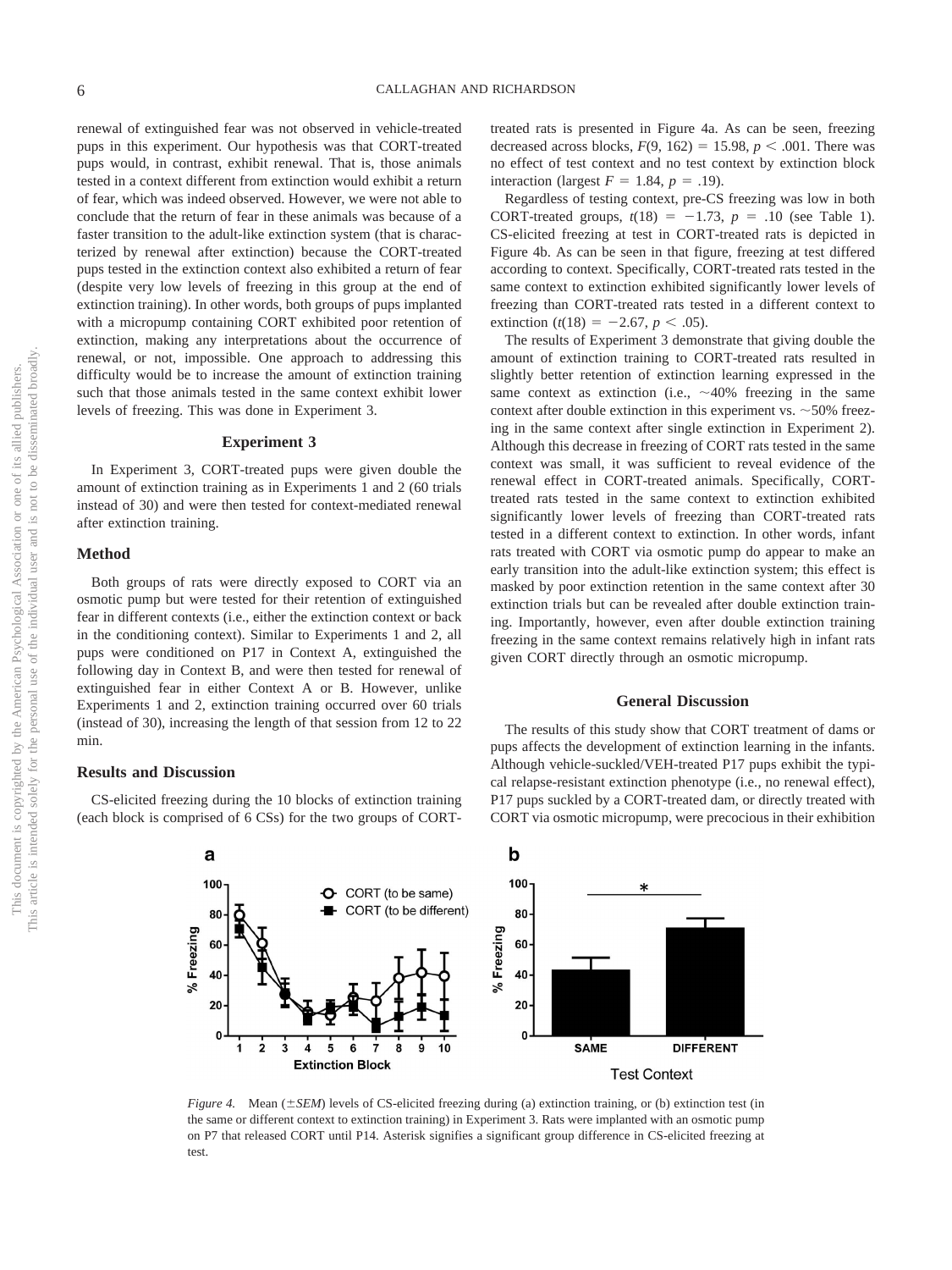of adult-like extinction behavior (i.e., they did show the renewal effect). These outcomes support the view that exposure to stress hormones in dams or pups is sufficient to cause an early transition into the adult-like extinction system and may be the mechanism via which maternal-separation stress led to a similar early extinction transition in our past work (Callaghan & Richardson, 2011).

The data in this article are consistent with previous studies demonstrating the importance of the stress hormone CORT in mediating a variety of developmental transitions. For instance, we have previously shown that pups suckled by CORT-treated dams exhibit an early transition into the adult-like fear retention system (Callaghan & Richardson, 2012). Specifically, memories formed early in development (e.g., at P17) are forgotten much faster than memories formed later in development (e.g., P24-adulthood). This phenomenon is termed infantile amnesia and occurs in most mammalian species (Callaghan et al., 2014). In our previous research we showed that rats exposed to maternal separation stress, or rats that were suckled by CORT-treated dams, exhibited an early developmental transition into adult-like fear retention. That is, although standard-reared animals forgot a fear association formed on P17 within a week, stress/CORT-exposed pups retained that fear association for much longer (up to 30 days), suggesting that these animals were displaying adult-like memory retention. Furthermore, as mentioned earlier, other studies have shown that CORT treatment accelerated the developmental transition in the behavioral response to an odor previously paired with shock (Moriceau et al., 2004; Moriceau et al., 2006). Specifically, P8 rats typically display a paradoxical approach response to an odor paired with a shock whereas rats trained at P10 or older display avoidance of shock-paired odors. If, however, rats are given an injection of CORT before conditioning on P8 then the more mature avoidance response will occur (Moriceau et al., 2004; Moriceau et al., 2006). The importance of CORT in triggering developmental transitions does not appear to only occur in rodents. Recent studies in young humans have shown that a developmental transition in amygdala-prefrontal cortex connectivity takes place between childhood and adolescence; amygdala and prefrontal areas are positively coupled during a functional task in childhood (passive viewing of fear faces) but are negatively coupled during this task in adolescence (Gee et al., 2013b). Critically, this developmental transition occurred earlier in children that were reared for a short time under adverse conditions (orphanage rearing), and post-MRI (magnetic resonance imaging) cortisol levels were found to mediate the relationship between adverse rearing and amygdalaprefrontal cortex connectivity (Gee et al., 2013a). Together with this other research, the current data suggest that CORT may act as a general environmental signal triggering the initiation of adultlike forms of learning and brain activity across numerous emotional (and possibly nonemotion related) systems.

One particularly interesting and unexpected outcome in this study was that infant rats directly exposed to CORT, via an implanted osmotic micropump, rather than indirectly exposed to CORT via their dams drinking it in their water, exhibited poor extinction retention when given 30 extinction trials and tested in the extinction context (i.e., compare test performance in CORTtreated rats tested in the same context in Experiments 1 and 2). The poor extinction retention in the directly exposed pups also stands in contrast to our past work, using the same parameters, with older rats (e.g., P24 and adult rats) and with maternally separated pups

where good extinction retention is consistently observed (Callaghan & Richardson, 2011; Kim et al., 2011; Kim & Richardson, 2007a, 2007b). In fact, using the same parameters used in the present experiments, the only age group that we have found to exhibit poor extinction retention has been adolescents (Kim et al., 2011; McCallum et al., 2010).

There are several aspects of the CORT administration procedures used in the present experiments that might have led to the unexpected poor extinction retention in those pups directly exposed to CORT. One possibility is that the different doses of CORT used across the two procedures were responsible for the observed results. Indeed, the effects of CORT exposure on learning and HPA reactivity appear to differ according to level of exposure. For example, compared with rats that had been nursed by dams whose drinking water was supplemented with a moderate dose (100  $\mu$ g/ml) of CORT, and to rats nursed by dams whose drinking water was not supplemented with CORT, pups nursed by dams treated with a low dose  $(33 \mu g/ml)$  of CORT made less errors on an intradimensional set shifting task as adults (Macrì et al., 2009). Unfortunately, plasma CORT levels were not measured in the present studies but it is likely that they differed between the two administration procedures; such variations in CORT levels could be responsible for the differences we observed in extinction retention. In future studies it would be useful to measure plasma CORT levels in pups on both of these procedures.

Another potential reason for the observed differences in extinction retention is that the two CORT administration procedures may have had different effects on maternal behavior. As mentioned earlier, previous studies have documented changes in maternal behavior after 200  $\mu$ g/ml CORT supplementation in the dam's drinking water (Catalani et al., 1993). In that study, CORTtreatment was reported to increase the frequency with which dams engaged in "positive" mothering behaviors (e.g., licking and grooming and arched back nursing). Of interest to the authors, those behaviors exhibited by CORT-treated dams in past studies have been previously associated with reduced stress reactivity in adult offspring (Liu et al., 1997). However, studies have not yet examined the impact of increased positive maternal behaviors on the development of extinction learning in infant offspring. In addition, no studies have investigated whether changes in maternal behavior are observed after implantation of CORT micropumps in the pups. Similarly, as we did not monitor infant behavior (outside of extinction learning and retention) after either method of CORT administration it is unclear whether these procedures would have differentially affected infant behaviors (e.g., anxiety, proximity seeking to dam) that could potentially help to explain the differences in extinction retention. In an effort to determine whether maternal or pup behavior is critical for observed effects on extinction in developing pups, it will be important for future studies to monitor maternal and pup behavior during these two CORT administration procedures.

Yet another possible reason why the two CORT administration procedures differentially affected extinction retention is that rats were exposed to CORT at different times. When administered through the dam's drinking water pups were exposed to CORT for nearly 2 weeks (i.e., P2–14), but because of difficulties in implanting the osmotic micropumps in pups that were younger than P7, CORT was only given for a week in this procedure (i.e., P7–14). Stress is known to have different outcomes depending upon the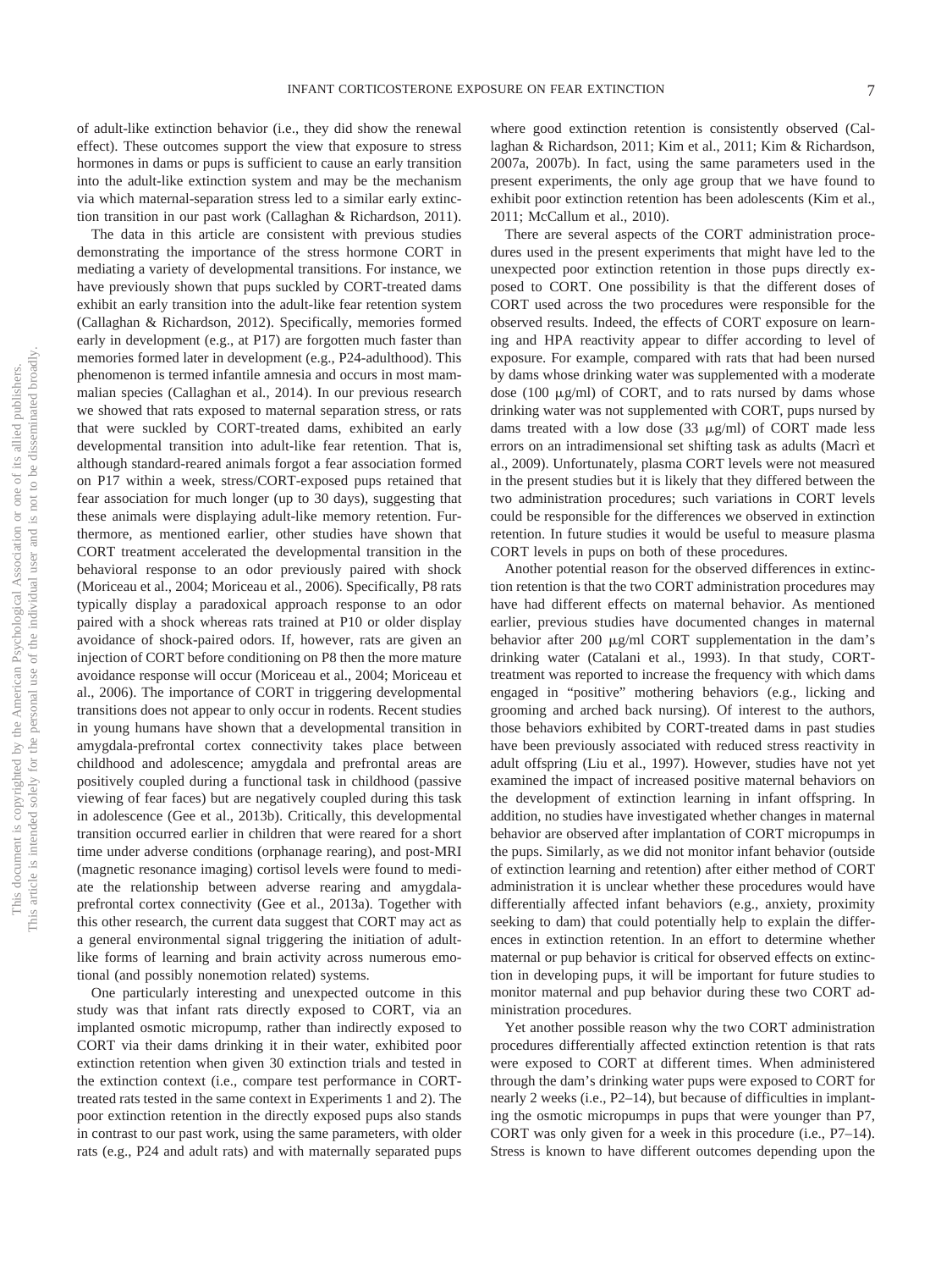brain regions developing at the time of the exposure; that is, stress is believed to have a more potent and permanent effect on brain regions that are developing rapidly at the time of the insult (see Lupien et al., 2009, for a review). Hence, CORT administered through the dam's drinking water would have had a more potent effect on brain regions or neural functions that were developing across the first 2 weeks of life, whereas CORT given through osmotic pumps could be expected to have had a greater effect on brain regions or neural functions that were developing only in the second postnatal week. Neural structures involved in mature extinction behaviors (e.g., the prefrontal cortex) continue to develop across the entire postnatal period (Van Eden & Uylings, 1985). This suggests that CORT administered through either method (i.e., osmotic pump or maternal drinking water) could potentially have affected PFC development. However, given the rapid nature of the changes occurring in this structure across early life, which aspects of PFC development may have been affected by each method of CORT administration would likely differ. Such differences in timing of CORT treatments could, therefore, have contributed to the slightly dissimilar outcomes in extinction retention observed in the current experiments. Exactly which aspects of neural development might have been differentially affected by the CORT treatments that could potentially underlie differences in extinction retention is a question for future studies.

Regardless of the slight differences in outcome obtained with the two CORT treatment methods, the most important finding in the current study was that, regardless of the method of administration, CORT exposure in pups has a potent effect on the development of extinction. The same accelerated emergence of adultlike extinction behaviors were observed in infant pups whether CORT was administered for 1 week or 2, and whether it was given to the dam or directly to the pups. Importantly, these data demonstrate that the developmental trajectory of extinction is not fixed; rather, extinction development can be intricately controlled by both environmental and internal levels of CORT. The fact that trajectories of emotional development can be manipulated by CORT alludes to the possible advantages to be gained from such malleable maturation rates. For example, CORT may be a useful indicator of reduced parental investment or availability. Under such circumstances infants might be better equipped to extinguish fear in a nuanced, context-dependent manner (i.e., err on the side of caution). In conditions where parental investment or availability is high, however, infants may be advantaged by extinguishing fear permanently, leaving greater time to engage in other tasks (e.g., feeding).

One of the limitations in the current article is that our examination of how pup or maternal CORT-treatment affected extinction was restricted to male infants. Although this is characteristic of many studies that examine the effects of stress across early development, the absence of sex differences analyses limits the generalizability of these findings to females. Given that the rate of anxiety disorders is higher in women than in men (Breslau et al., 1998), and that sex hormones appear to play a significant role in extinction retention in female rodents and humans (Graham & Milad, 2013), highlights the need to characterize how stress/ CORT-exposure may differentially affect the development of fear extinction in males and in females. Future studies examining these outcomes across sexes should ensure that adequate sample sizes of males and females are used to make meaningful comparisons across sex.

The findings in this article have numerous other theoretical and practical implications. For example, they may hint at the processes underpinning the normal developmental trajectory of fear extinction, the psychobiology of which has remained elusive. Specifically, it is possible that rising levels of circulating CORT at the termination of the stress hyporesponsive period (SHRP) act as a signal for developmental transitions in emotional learning. If this were the case, then situations that prematurely stimulate the adrenocortical response should lead to early transitions in systems that are regulated by CORT; the inverse of this should also be true if adrenocortical responses are maintained in a suppressed state beyond the typical end of the SHRP. On a more practical level, the findings presented here highlight the importance of the developmental approach when studying the effects of adversity on mental health functioning. We have shown that relapse after extinction training (a factor that impedes the effectiveness of exposure therapy in humans) is much more common in infant rats that have been exposed to CORT than in nonexposed pups. It is worth considering the possibility that higher relapse rates after therapies that rely on inhibitory learning may exist in early adversity-exposed populations, and that CORT levels might hold some promise as a treatment target to reduce relapse.

#### **References**

- Alzet. (2008). *Alzet micro osmotic pump model 1007D instruction and specification sheet*. DURECT Cooperation, Cupertino, CA.
- Bouton, M. E. (2002). Context, ambiguity, and unlearning: Sources of relapse after behavioral extinction. *Biological Psychiatry, 52,* 976 –986. doi:10.1016/S0006-3223(02)01546-9
- Breslau, N., Kessler, R. C., Chilcoat, H. D., Schultz, L. R., Davis, G. C., & Andreski, P. (1998). Trauma and posttraumatic stress disorder in the community: The 1996 Detroit Area Survey of Trauma. *Archives of General Psychiatry, 55,* 626 – 632. doi:10.1001/archpsyc.55.7.626
- Brummelte, S., Pawluski, J. L., & Galea, L. A. M. (2006). High postpartum levels of corticosterone given to dams influence postnatal hippocampal cell proliferation and behavior of offspring: A model of post-partum stress and possible depression. *Hormones and Behavior, 50,* 370 –382. doi:10.1016/j.yhbeh.2006.04.008
- Callaghan, B. L., Li, S., & Richardson, R. (2014). The elusive engram: What can infantile amnesia tell us about memory? *Trends in Neurosciences, 37,* 47–53. doi:10.1016/j.tins.2013.10.007
- Callaghan, B. L., & Richardson, R. (2011). Maternal separation results in early emergence of adult-like fear and extinction learning in infant rats. *Behavioral Neuroscience, 125,* 20 –28. doi:10.1037/a0022008
- Callaghan, B. L., & Richardson, R. (2012). The effect of adverse rearing environments on persistent memories in young rats: Removing the brakes on infant fear memories. *Translational Psychiatry, 2,* e138. doi:10.1038/tp.2012.65
- Catalani, A., Casolini, P., Cigliana, G., Scaccianoce, S., Consoli, C., Cinque, C.,... Angelucci, L. (2002). Maternal corticosterone influences behavior, stress response and corticosteroid receptors in the female rat. *Pharmacology Biochemistry and Behavior, 73,* 105–114. doi:10.1016/ S0091-3057(02)00755-4
- Catalani, A., Marinelli, M., Scaccianoce, S., Nicolai, R., Muscolo, L. A. A., Porcu, A., ... Angelucci, L. (1993). Progeny of mothers drinking corticosterone during lactation has lower stress-induced corticosterone secretion and better cognitive performance. *Brain Research, 624,* 209 – 215. doi:10.1016/0006-8993(93)90079-3